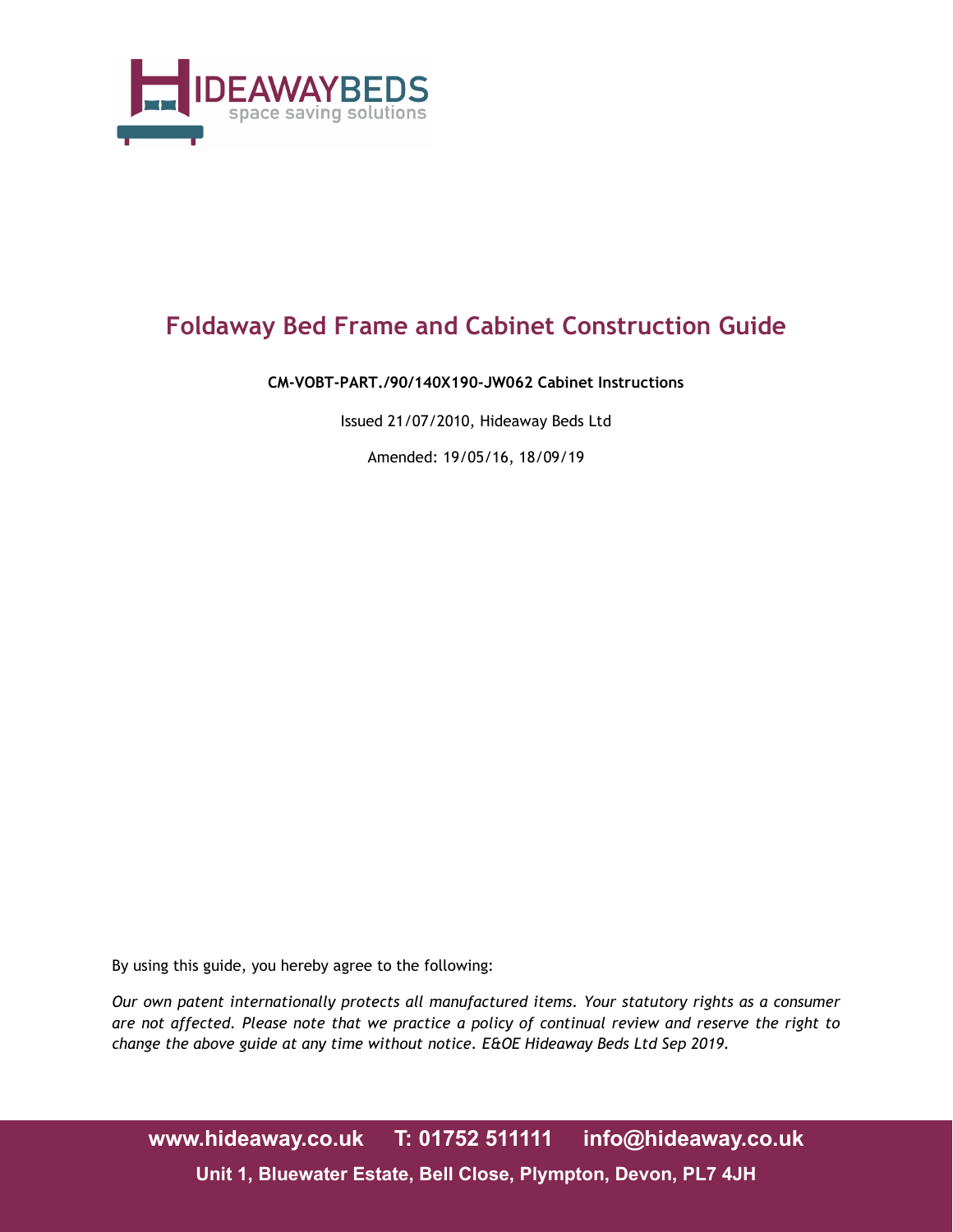

## **Introduction**

The following notes are intended as a guide for the construction of cabinets to mount and accommodate the Foldaway (CMVOBT) 90/140 bed frames and mechanisms. Due to the difference in cabinet making styles and fitting techniques, it is suggested that a prototype cabinet is made using this guide, in order to tailor these instructions to suit your individual requirements.



**Note: it is essential that the bed assembly is securely fixed to the wall with correct fixings. Do not try to pull the bed down into the horizontal position unless it is fixed. Risk of injury or death may occur if wall bed and / or cabinet is not correctly secured. All wall beds and cabinets must be securely fixed to the wall and fixations regularly checked.**

**IMPORTANT:** If packaging is damaged check bed frame for any damages and all components are present. If any items are missing contact your retailer immediately. Under **NO** circumstances store/lay objects under the bed or between the door and bed-frame when in the horizontal position, doing so will result in damages to the door and bed frame.

## **Components List**

| 1 X Bed frame (in 2 pieces)                                                                 | 2 X Bedding straps       |
|---------------------------------------------------------------------------------------------|--------------------------|
| 2 X Bed frame joining bars (1 X additional on 2 X Mounting Plates + fixings<br>double beds) |                          |
| 3 X Sub-frame joining bars                                                                  | 2 X Mechanisms           |
| 1 X Mattress support bar (2 X on double beds)                                               | 1 X Mechanism fixing kit |
| 1 X Leg bar                                                                                 | 2 X Wall brackets        |
| $2 \times$ Leg ends - 'U' shape                                                             |                          |

## **Suggested Cabinet Dimensions**

- For cabinet dimensions see the attached drawings.
- The cabinet should be made from 18mm thick panels
- Cabinet widths are indicated on the attached drawings and obviously vary with bed size, but the internal measurement must always be 64mm wider than the bed frame to accommodate mechanisms and mountings.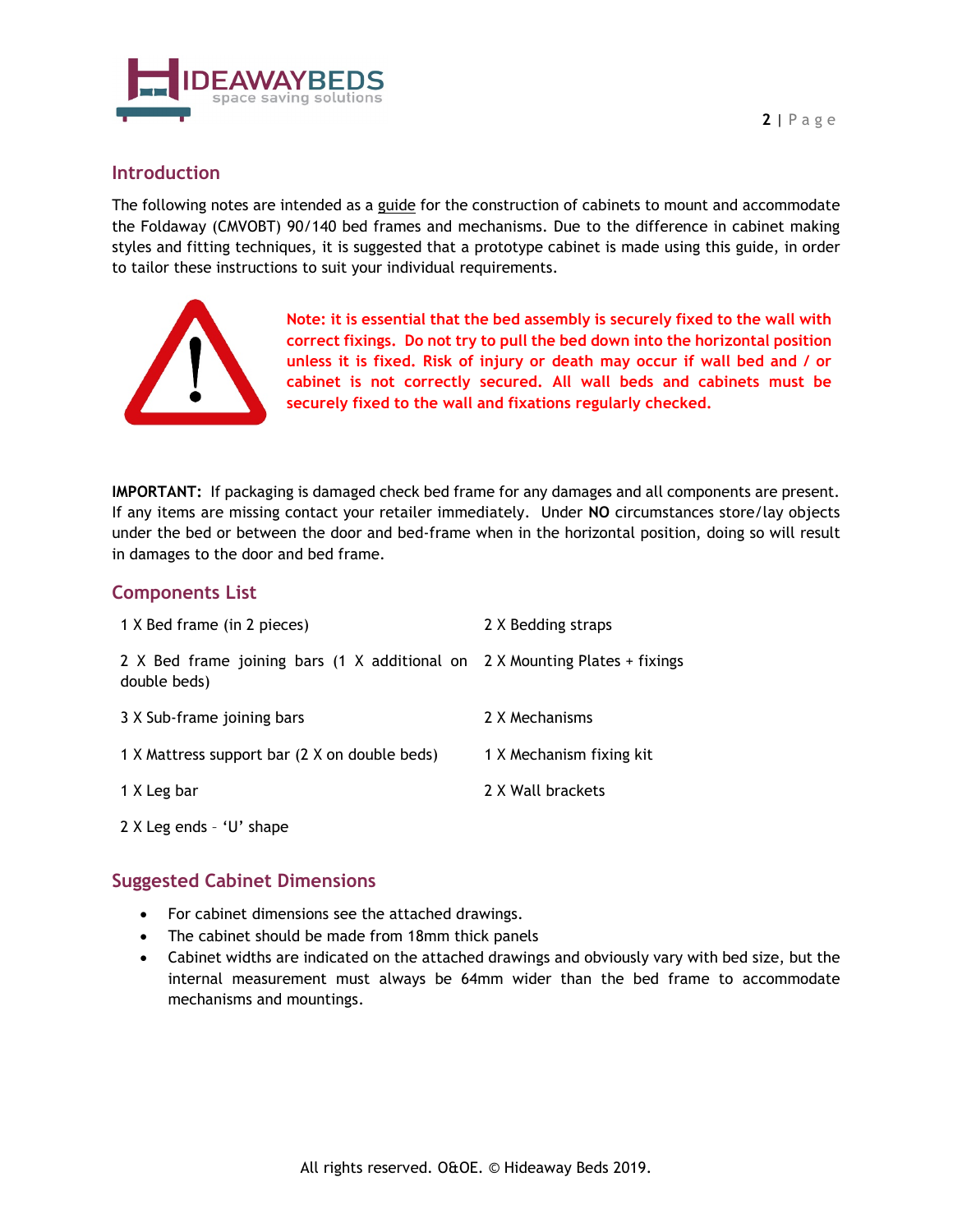

#### **Bed Mechanism & Cabinet Assembly**

- 1. Assemble cabinet as shown on attached drawings. We recommend inset doors, but if your cabinet is to have face fitting doors then either the lower corners of the doors or lower part of the cabinet needs to be cut away to allow the head of the bed to swing into cabinet.
- 2. IMPORTANT: Always make sure that the cabinet is securely fastened to the wall and to adjoining cabinets, if possible. All wall bed and cabinet fixations must be regularly checked. Face fitted doors require additional side panels for extra strength if not attached to other cabinets.
- 3. Mount the doors of the cabinet onto the sub frame (the underside of the bed frame). In order to position the doors on the CMVOBT system you must align them centrally in relation to the frame with the bottom of the doors flush with the bottom of sub frame.
- 4. The bed can now be mounted in the cabinet. The cast iron mounting plates are supplied with nuts, bolts and brass countersinks and MUST be used; the brass countersinks are to be set into the outside of the side panels to provide extra bearing strength - when the bed is under tension these are the points of most stress. The position of these plates in the cabinet is another important dimension (see page 2). Slacken the mechanism adjusters (anti clockwise) and ensure that the Allen bolts on the mechanisms are slackened (see page 3). Now mount the bed and headboard assembly within the cabinet. Slight adjustment of the level of the bed from left to right can be achieved with the Allen bolts in the mechanism lugs.
- 5. Now your cabinet is assembled and attached to the wall the headboard arrangement can be assembled. This is a simple arrangement but important for safety by stopping 'things' falling down behind if the bed is lifted. N.B. It may not be possible to have a headboard arrangement if you are using the minimum depth of cabinet. A board slightly higher than the mattress, chamfered at the top edge is bolted to the bed frame. The chamfered end can then be attached to another chamfered edge board with a piano hinge, allowing it to run up and down automatically (see page 6)

## **Adjusting the Bed Mechanism**

When the bed is under tension it will hold the doors tight to the cabinet or door stops. The mattress and doors must be on the bed for adjustment. Checking the cabinet is securely fixed to the wall, adjust the mechanism with the bed slightly out (see page 3) tighten, hand tight evenly each side. Then using 24 mm socket and ratchet (or similar) tighten the mechanisms again two or three turns. The weight of the mattress and doors will determine the adjustment needed, but the aim is for smooth light action (note – sometimes springs will creak when settling).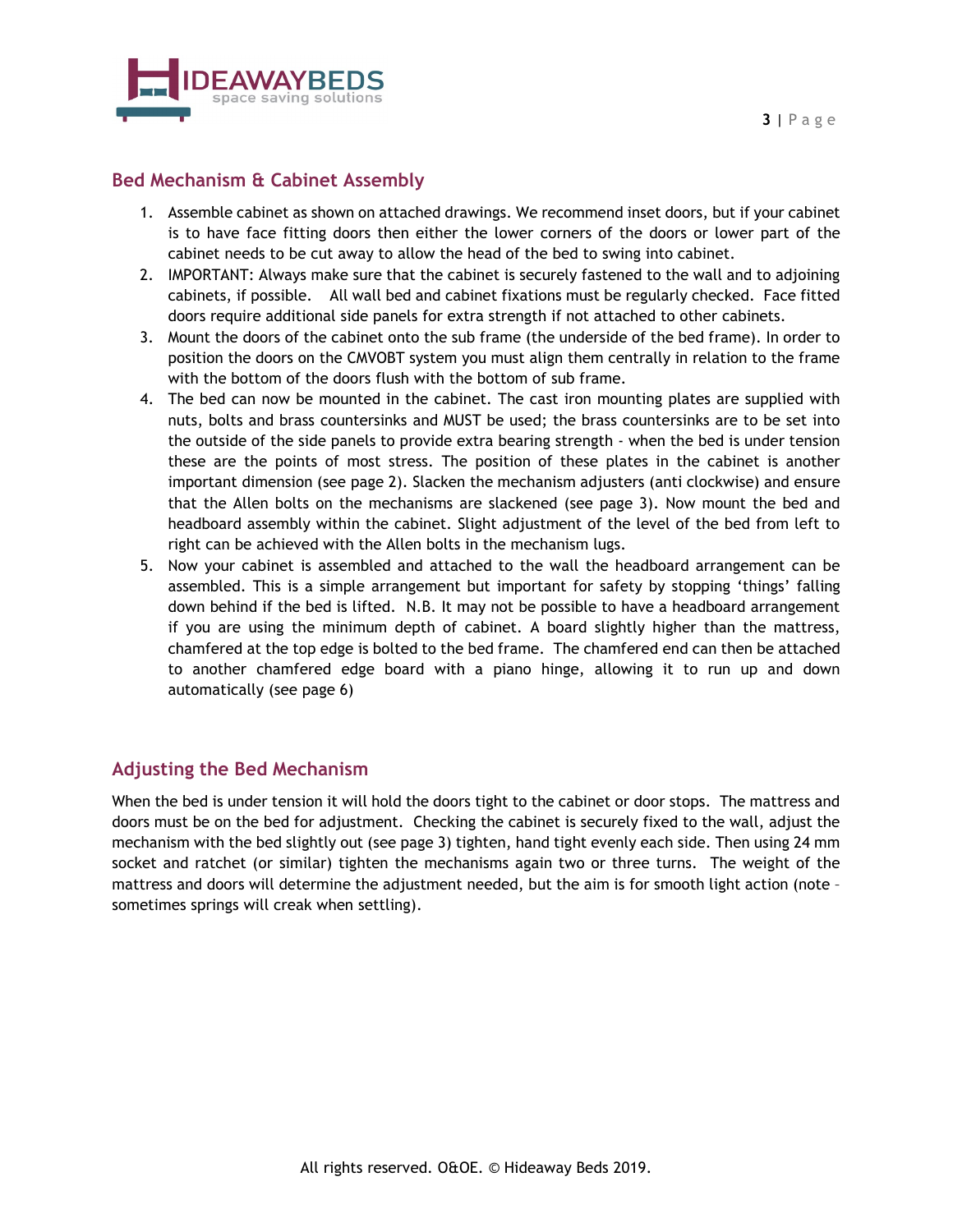

Please note all dimensions are in MM and the 140 cm bed dimensions in brackets – not to scale

- Overall Height 2050
- Internal Height 2032
- Minimum cabinet depth 500
- Door panel(s) 1925 x 960 (1460)
- Plinth 105 mm
- Internal cabinet width 964 (1464)
- Use level to square the cabinet(s)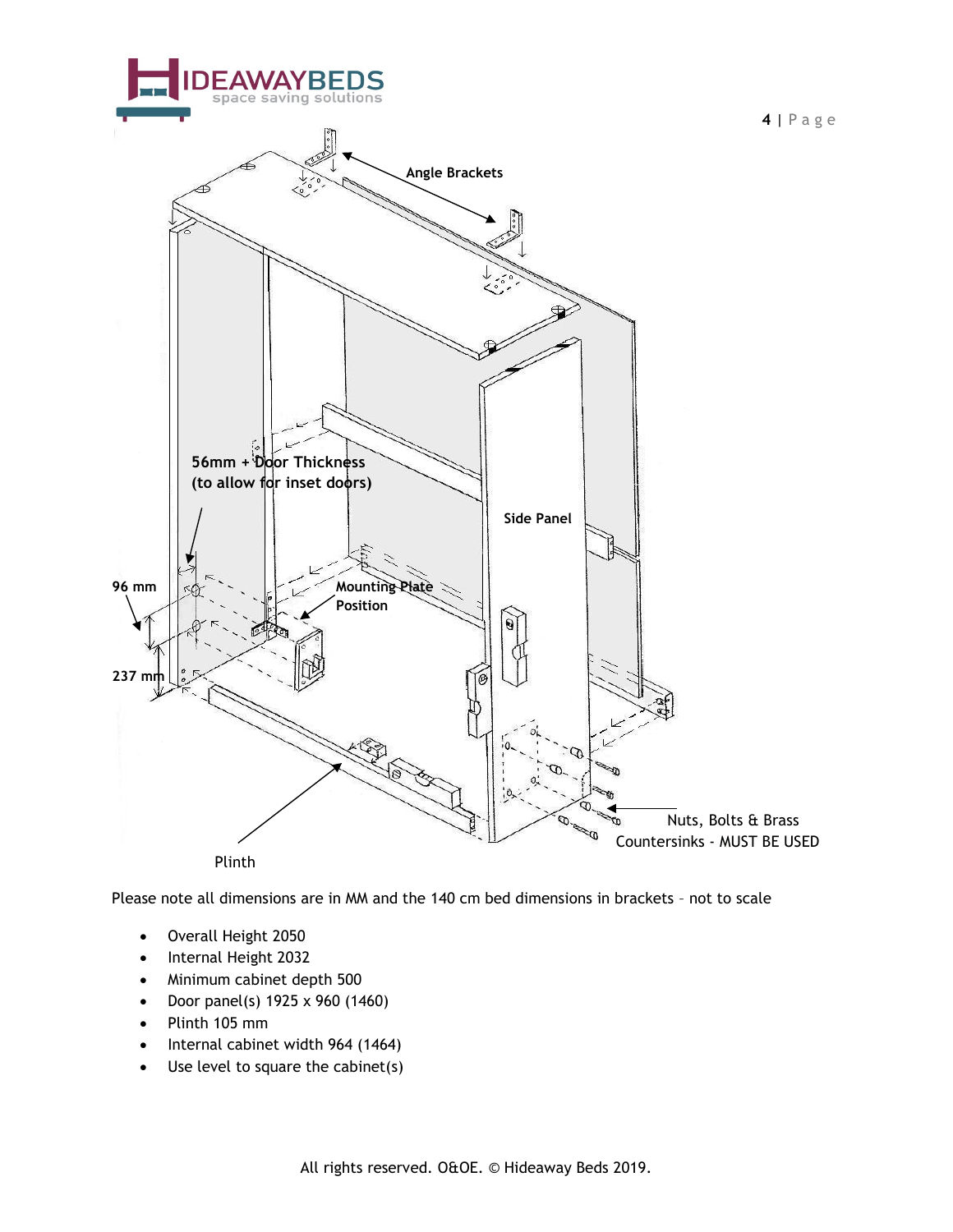

**5** | Page

## FOLDAWAY (CMVOBT 90/140 X 190)



**MATTRESS & DOOR MUST BE ON THE BED** 





DURING INSTALLATION END OF 'C' TO BE FLUSH



ONCE INSTALLED 'C' CAN BE **USED FOR ADJUSTING** 

PLEASE NOTE CABINET MUST BE SECURELY FIXED TO THE WALL -THESE DRAWINGS ARE GUIDES ONLY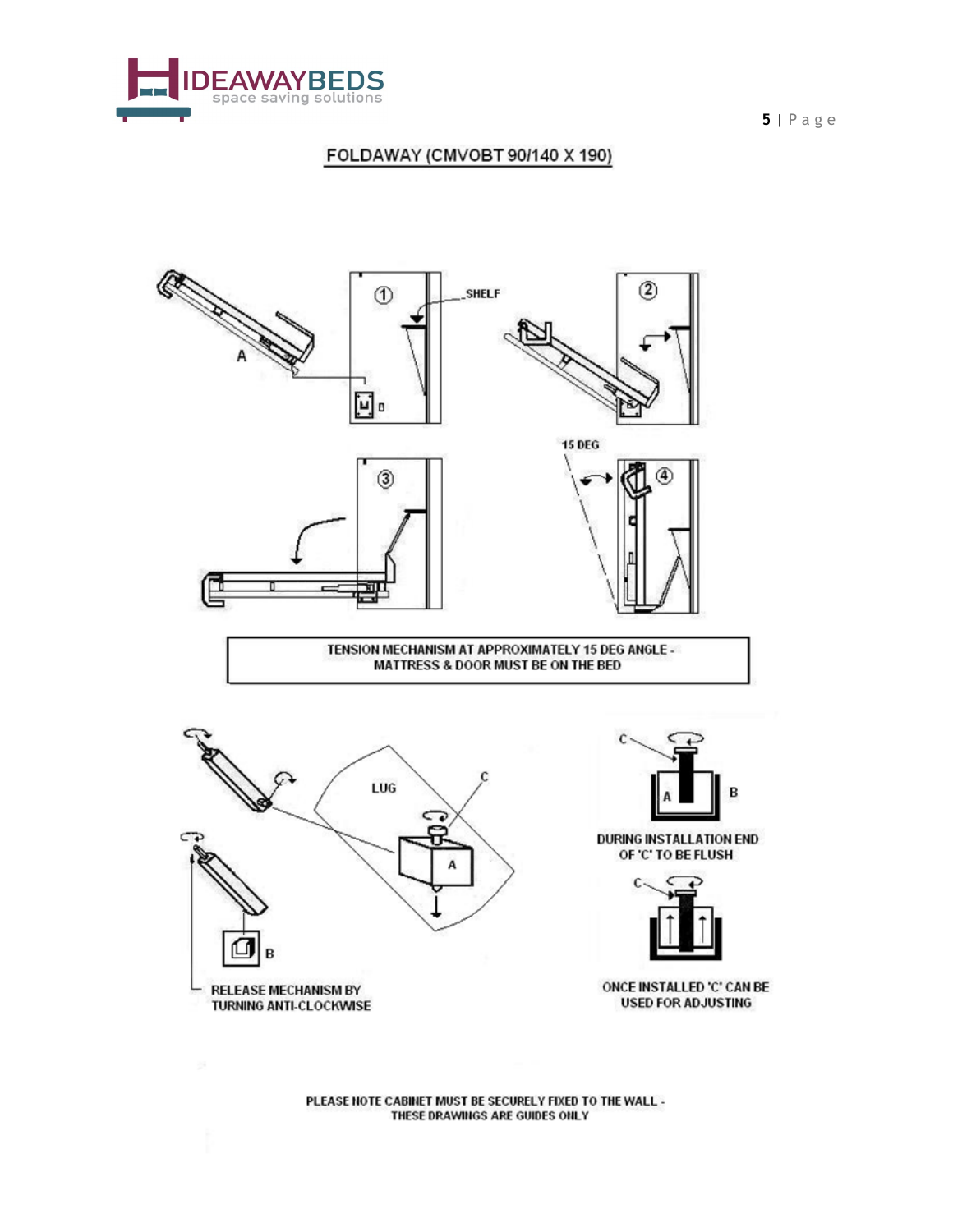

**Single Bed Frame Assembly**



**Mechanism** 

## **Double Bed Frame Assembly**



**Lug**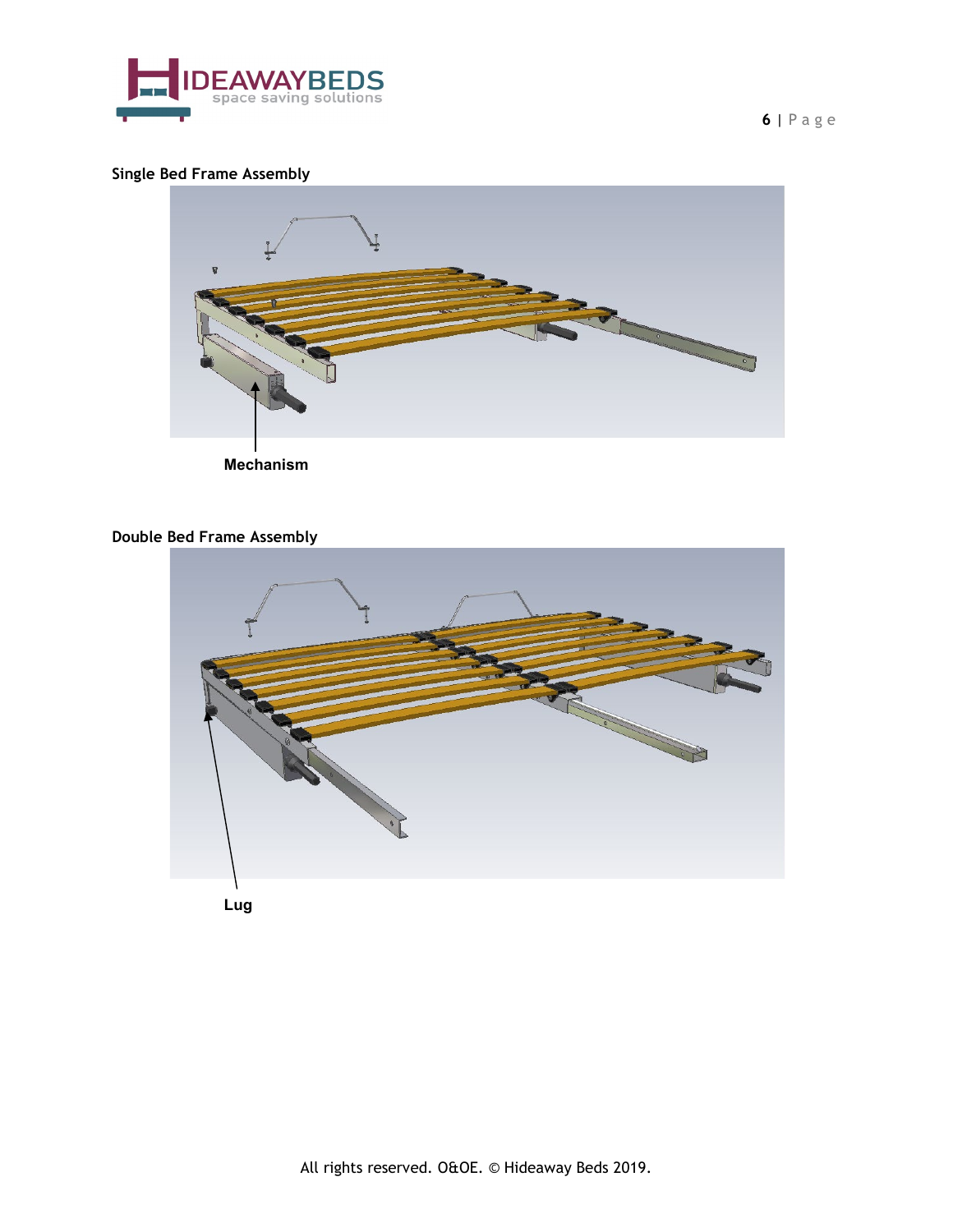

## **Double Bed Frame Assembly**



## **Bed Frame Manual Leg Assembly**

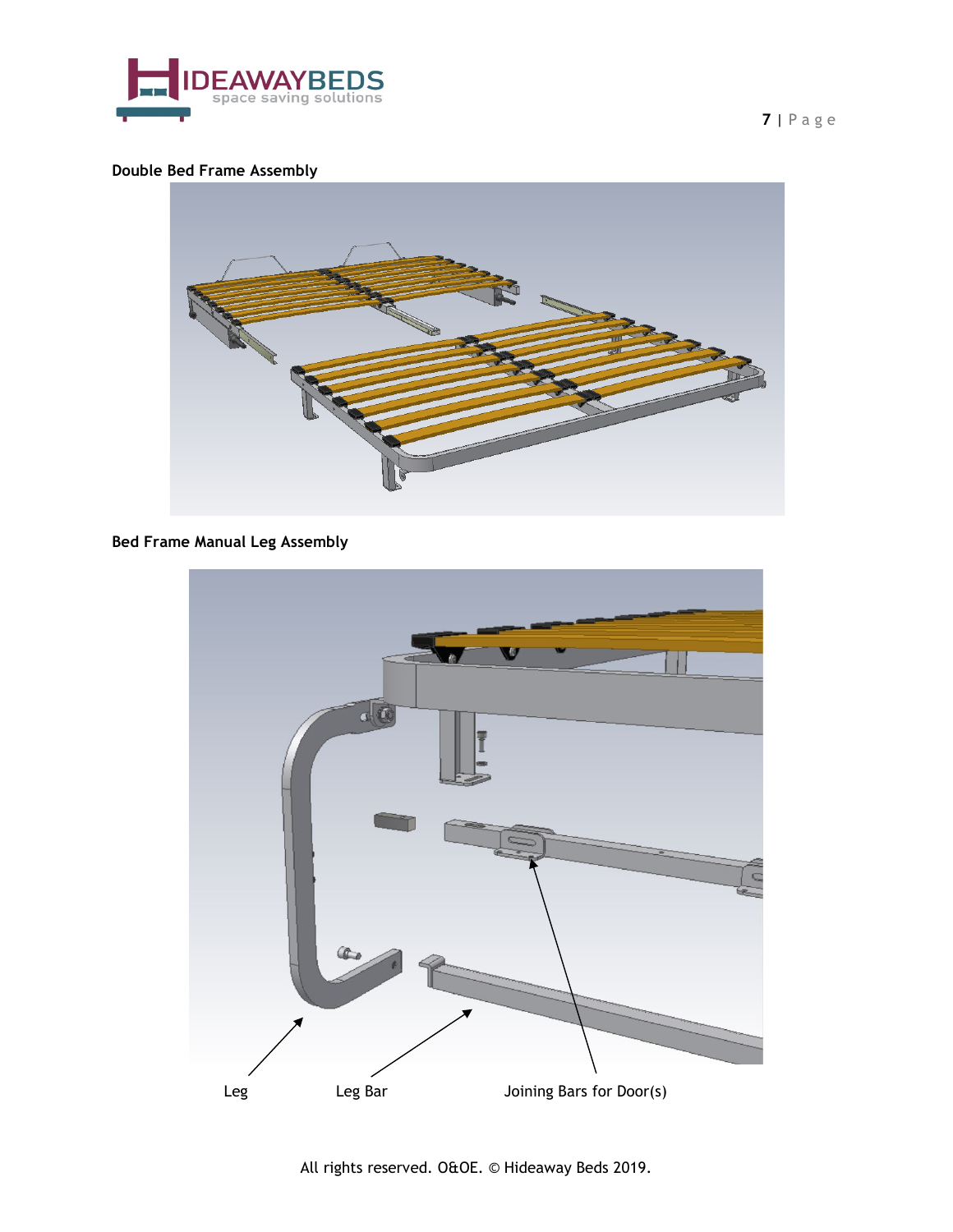

## **Bed Frame & Door Assembly**



**Door**

**8** | Page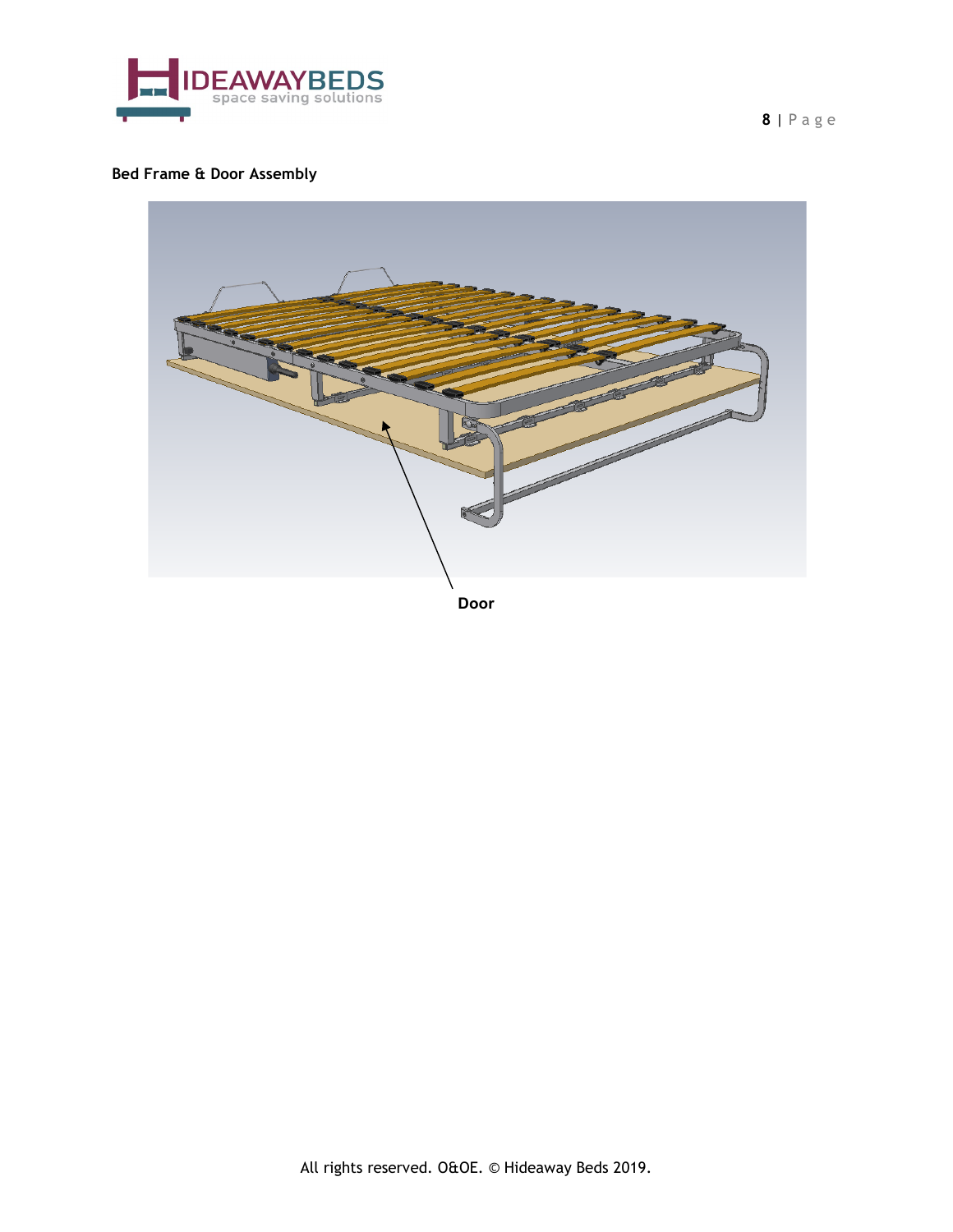

## **Headboard Arrangement For An Integrated Cabinet**

Please note headboard arrangement and fixings are not supplied. The headboard arrangement is intended as a guide based on our suggested cabinet depth. Headboard dimensions are noted below (double dimensions in brackets).

All bed frames are supplied with mattress support bars (A) but these are to be disregarded where a headboard will be in use – **please retain the Allen bolts and nuts for re-use**.

The bed frame will need to be held at the foot end in the horizontal position by another person whilst attaching the headboard arrangement and the smaller panel (B) of the preassembled headboard is to be bolted to the bed frame head therefore remove some of the slats at the head of the bed to allow better access for this.

#### **Suggested method**

Place the headboard into the position shown (the angled cut at the back). Align the headboard (C) with the cabinet sides with a 1 mm gap each side. Clamp the small panel (B) to the head of the bed-frame so the bottom edge of the panel is in line with the bottom edge of the bed-frame. Drill through the metal bed-frame and headboard panel with a 6 mm metal drill. Push the Allen bolts through the holes and place a penny washer behind the headboard panel and tighten the 10 mm nut onto the back. Replace the bedding slats and test to sure free movement when folding the bed.